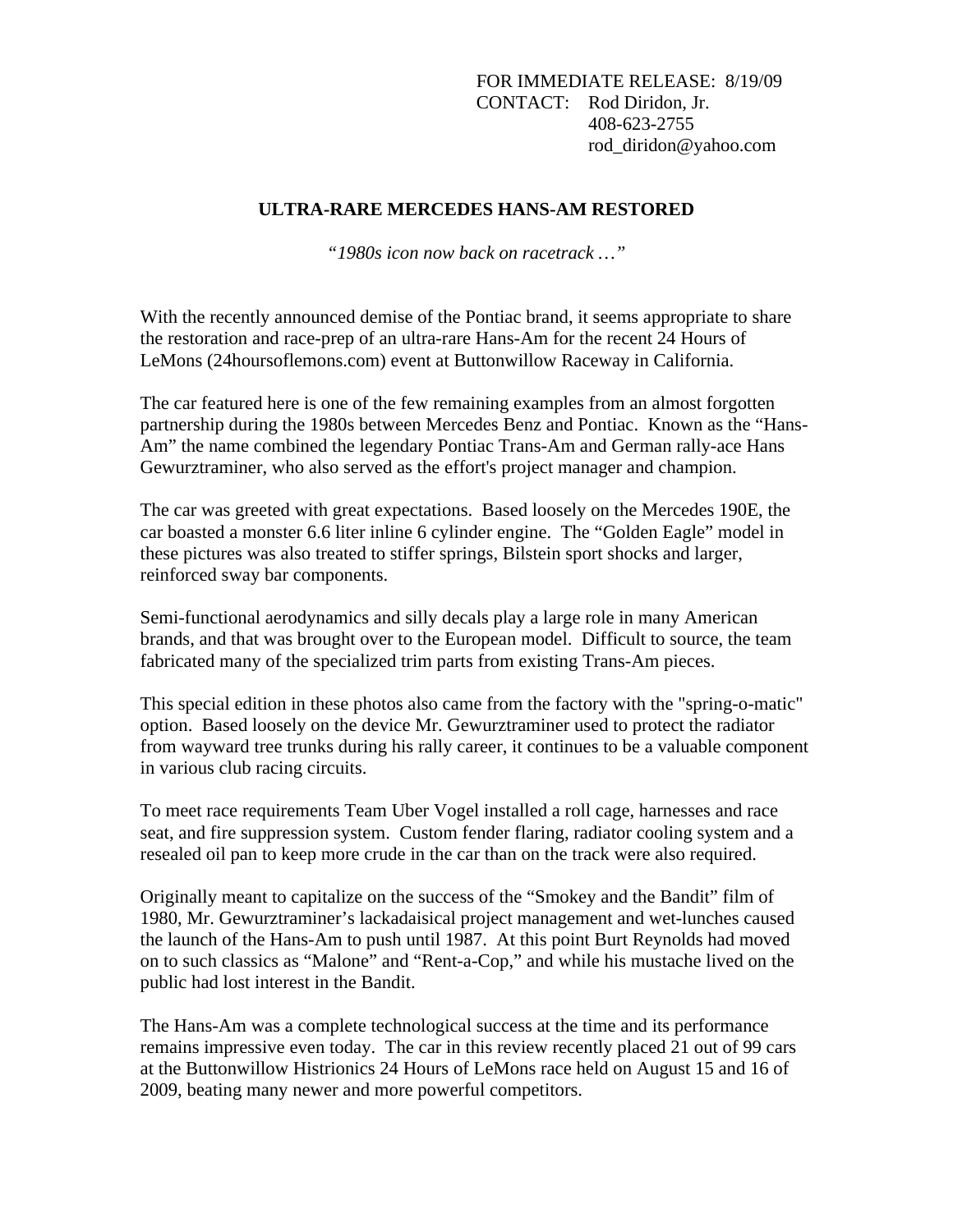Sadly, commercial success for the model did not match its' mechanical excellence. Adding actual fire to the already critical flame of automotive journalists, Mr. Guwerstermeiner drunkenly threw a lit cigarette into a trash bin at the factory, destroying a third of the planned production run in one afternoon. The model was discontinued shortly thereafter in 1988.

As with DeLorean and Tucker, we're all left to think of what could have been had the Hans-Am met a more enlightened consumer base. Alas, to think is to dream. May Pontiac and the Hans-Am rest in peace.

-###-



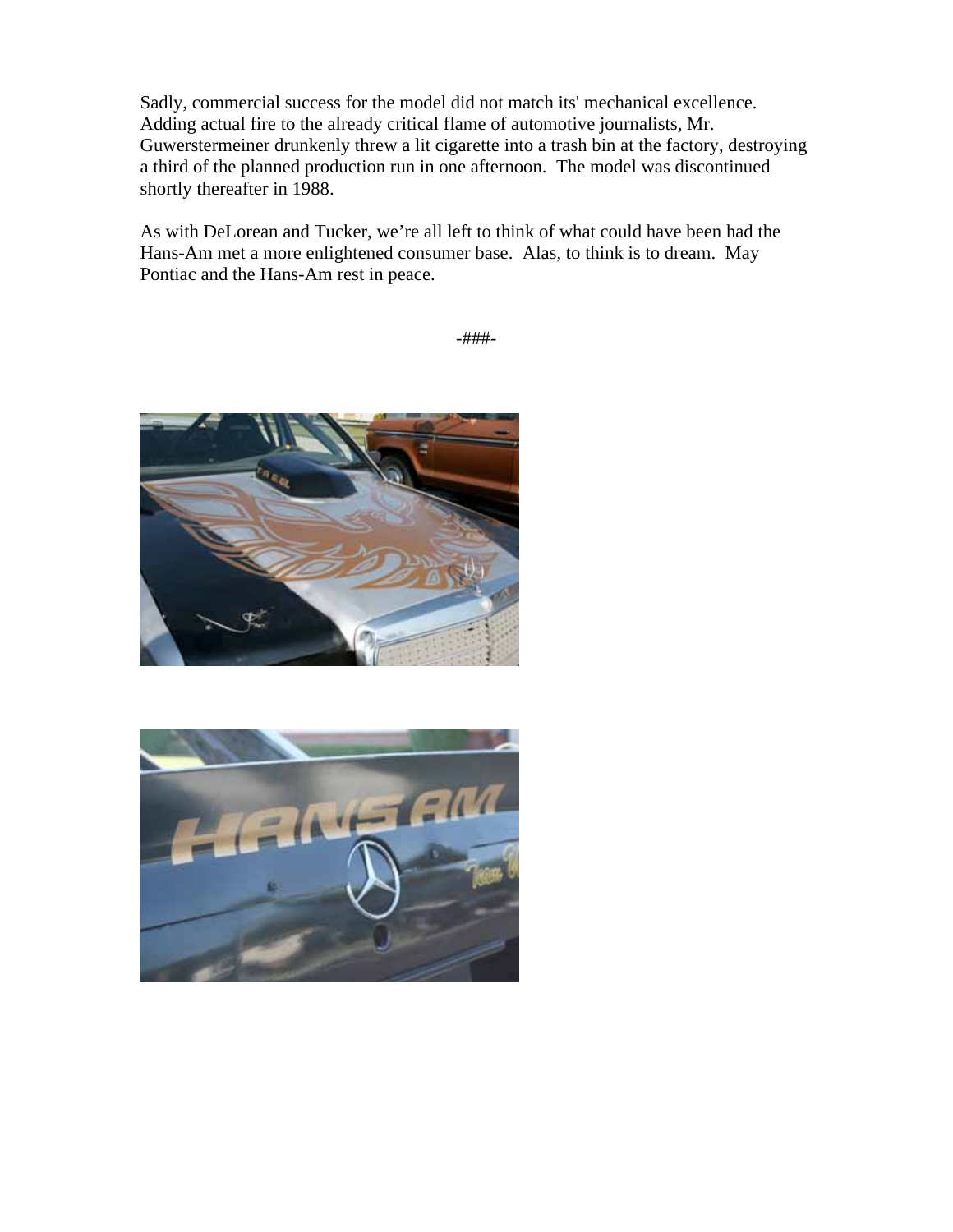

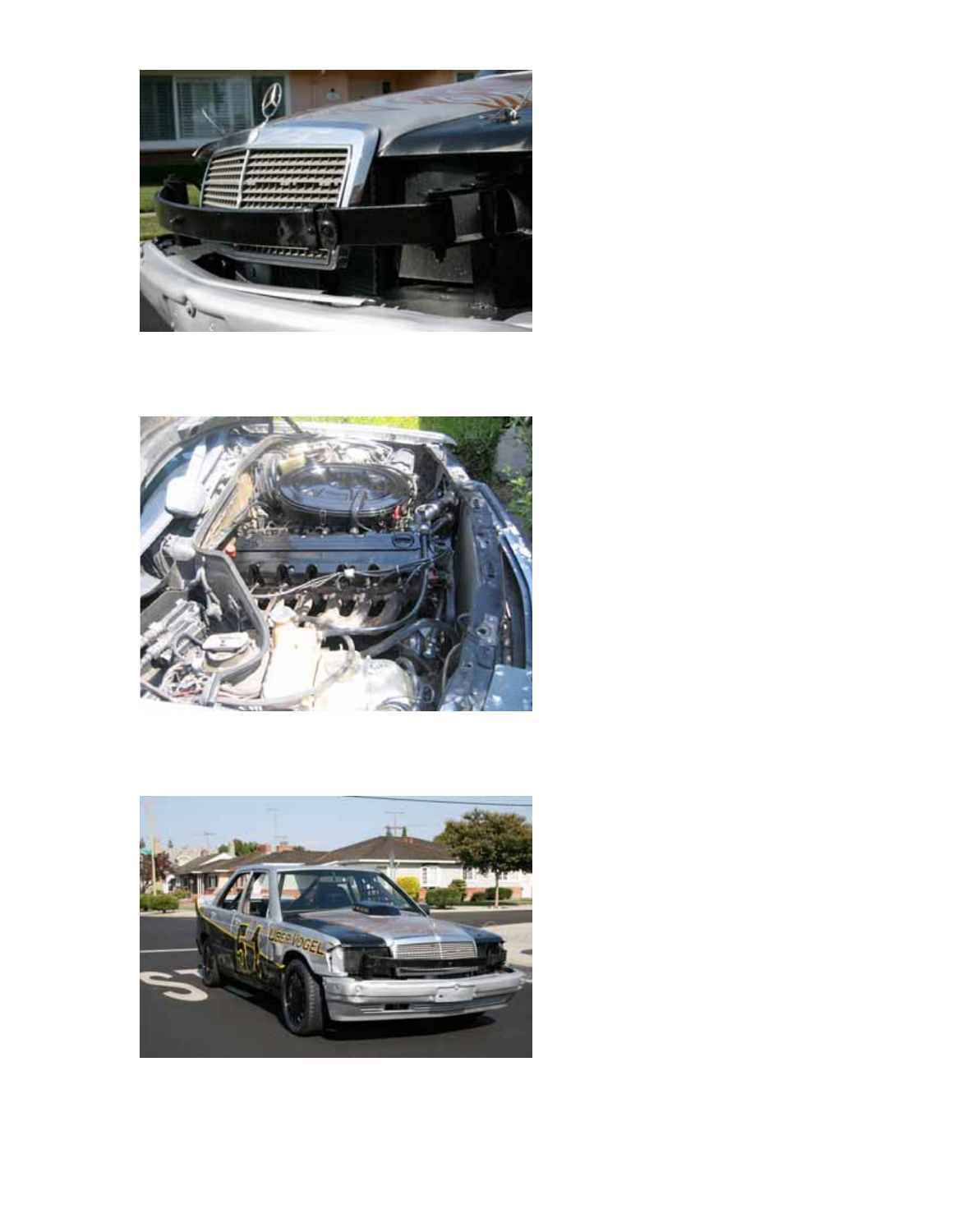